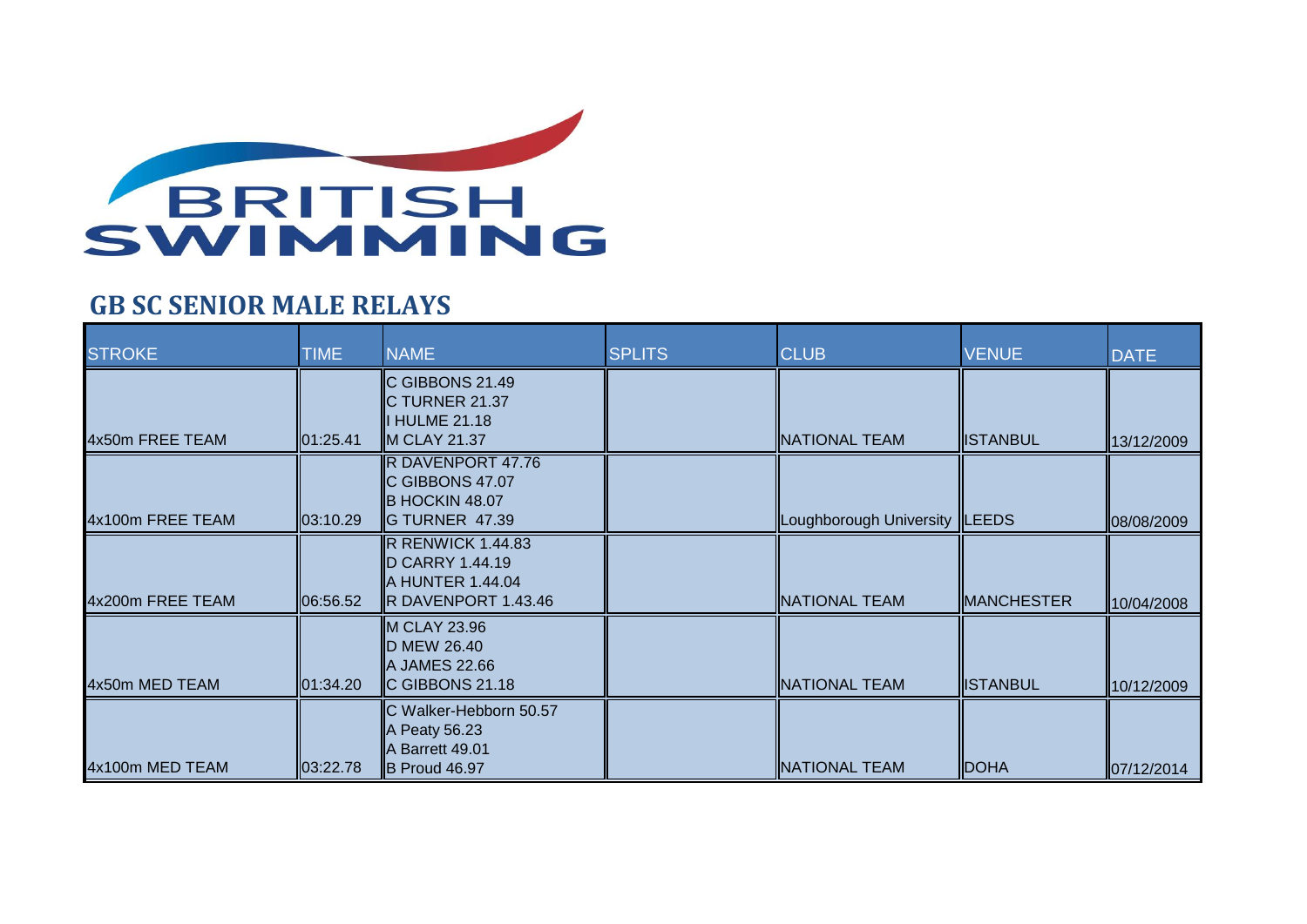| 4x100m FREE TEAM | 103:11.04 | <b>B HOCKINS 48.10</b><br><b>IC GIBBONS 47.72</b><br><b>M CLAY 47.96</b><br><b>R</b> DAVENPORT 47.25             | IINATIONAL TEAM                   | <b>IMANCHESTER</b> | 09/04/2008 |
|------------------|-----------|------------------------------------------------------------------------------------------------------------------|-----------------------------------|--------------------|------------|
| 4x200m FREE TEAM | 07:00.11  | <b>IR BALE 1.45.29</b><br><b>R DAVENPORT 1.43.02</b><br><b>IB HOCKIN 1.44.94</b><br>$\mathbb{ID}$ COOMBS 1.46.86 | Loughborough University  LEEDS    |                    | 07/08/2009 |
| 4x100m MED TEAM  | 103:31.24 | $\parallel$ J ELWOOD 52.55<br>$\overline{\mathbb{R}}$ SPOOR 58.58<br>K WALLBANK 52.26<br><b>A BARRETT 47.85</b>  | Loughborough University SHEFFIELD |                    | 17/12/2015 |

## **GB SC SENIOR FEMALE RELAYS**

| <b>STROKE</b>    | <b>TIME</b>       | <b>NAME</b>                                                                                              | <b>SPLITS</b> | <b>CLUB</b>           | <b>VENUE</b>      | <b>DATE</b> |
|------------------|-------------------|----------------------------------------------------------------------------------------------------------|---------------|-----------------------|-------------------|-------------|
| 4x50m FREE TEAM  | 01:38.39          | ∥A SHEPPARD 24.61<br><b>S ROLPH 24.79</b><br>K PICKERING 24.50<br><b>IR BRETT 24.49</b>                  |               | <b>INATIONAL TEAM</b> | <b>VALENCIA</b>   | 15/12/2000  |
| 4x100m FREE TEAM | 03:32.88          | F HALSALL 52.36<br>C MCCLATCHEY 53.25<br>BECKETT 53.54<br><b>II</b> M MARSHALL 53.73                     |               | INATIONAL TEAM        | <b>HONG KONG</b>  | 03/04/1999  |
| 4x200m FREE TEAM | 107:38.96         | J JACKSON 1.54.78<br><b>I</b> IM MARSHALL 1.55.83<br>C MCCLATCHEY 1.54.64<br><b>IR ADLINGTON 1.53.71</b> |               | INATIONAL TEAM        | <b>MANCHESTER</b> | 09/04/2008  |
| 4x50m MED TEAM   | <b>1</b> 01:46.56 | F HALSALL 27.18<br>S ALLEN 29.82<br><b>IJ LOWE 25.49</b><br><b>IS O'CONNOR 24.07</b>                     |               | INATIONAL TEAM        | <b>IDENMARK</b>   | 15/12/2013  |